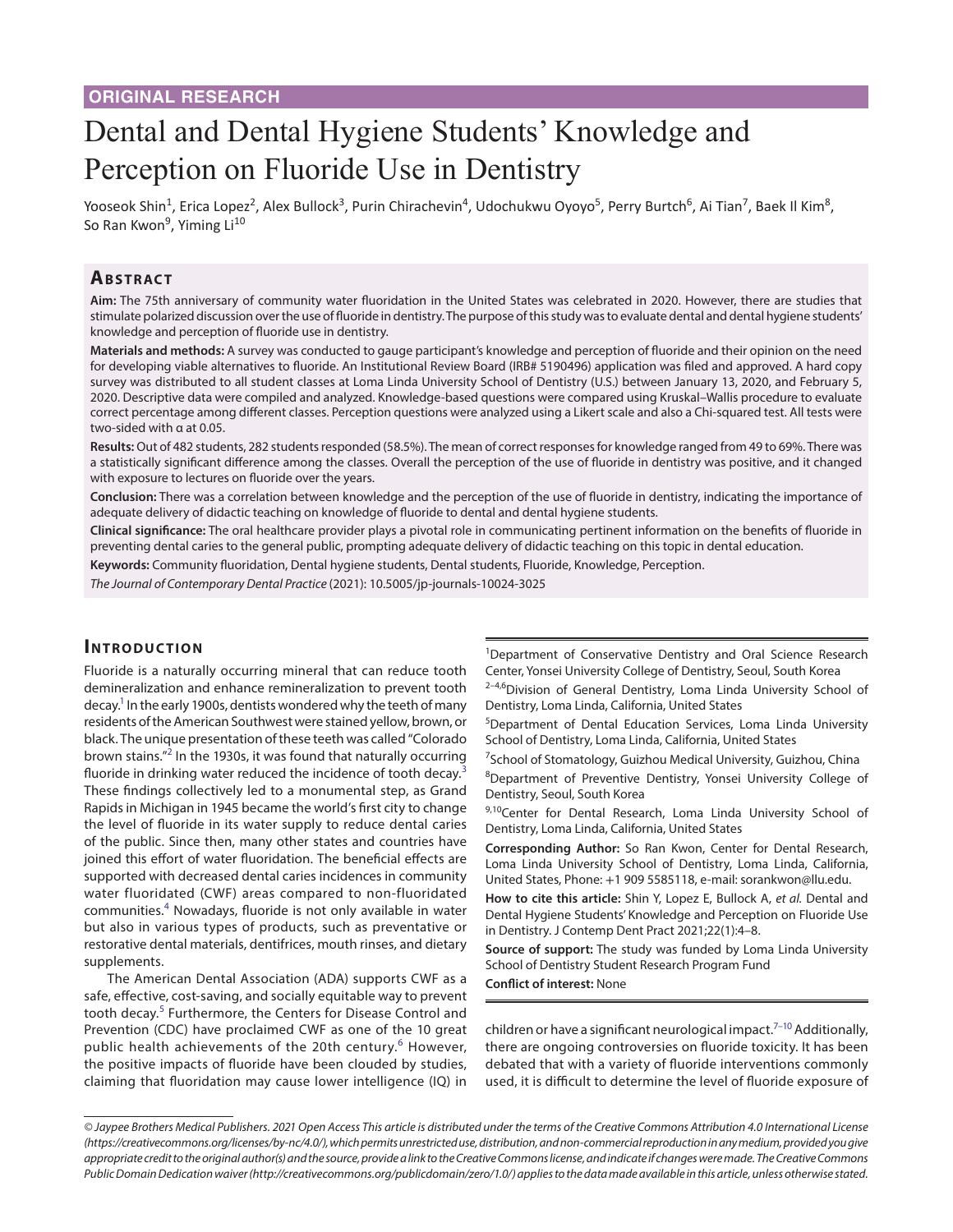each person. Thus, potential excessive ingestion may lead to acute or chronic toxicity, depending on the type of fluoride solution, duration, and dosage.<sup>11</sup> It is this contention that fueled possible search for alternatives to fluoride interventions to prevent tooth decay[.12](#page-3-9)

It is critically important to address controversies in an educational environment. There have been studies that examined various healthcare providers' knowledge and perception regarding fluoride and their prescription practices.<sup>13-16</sup> An analysis of the 2001 report from the CDC failed to give specific guidelines on determining when a person has consumed a sufficient amount of fluoride for maximum protection[.17](#page-4-1) Several studies addressed concerns about knowledge on fluoride and prescription recommendations made by practicing dentists, pediatric dentists, dental public health personnel, and general dentists.<sup>13[,14](#page-4-2)</sup> About 90% of the dentists reported regular use of fluorides, even though only 5% of them knew the primary effect of fluoride.<sup>14</sup> The consensus of these studies was that healthcare providers possessed inadequate knowledge about water fluoridation and lack of understanding about fluoride's predominant mode of action. Thus, the purpose of this study was to evaluate students' knowledge and perception of fluoride use in dentistry at Loma Linda University School of Dentistry (LLUSD). We aimed to achieve this by distributing a survey to all classes of dental (DDS) and dental hygiene (DH) students. The following null hypotheses were tested: there would be no difference in knowledge and perception among the different DDS and DH classes.

## **MATERIALS AND METHODS**

An IRB application was approved by the Loma Linda University Health Institutional Review Board (IRB #5190496) for a crosssectional study that included all classes of dental students (D1–D4: *N* = 404) and dental hygiene students (DHJ: dental hygiene junior; DHS: dental hygiene senior; *N* = 78) at LLUSD ([Table 1](#page-1-0)).

The survey questions are listed in [Table 2.](#page-1-1) There was a total of 10 questions, five on knowledge and five on perception. The knowledge questions were formulated by three students and six faculty to reflect the didactic content taught at institutions, including LLUSD (U.S.), Yonsei University College of Dentistry (South Korea), and Guizhou Medical University School of Stomatology (China). The final questions were selected to reflect knowledge that oral healthcare providers should be competent to answer correctly. Questions pertained to general properties of fluoride, mechanism of action, optimal concentration of CWF, recommended toothpaste

amount for children, and potential adverse effects of CWF. Questions on perception were formulated to evaluate students' responses to CWF, confidence in the knowledge of fluoride, and the need for fluoride alternatives. Knowledge responses were dichotomized as correct or wrong. Perception responses on a fivepoint Likert scale ranged from strongly disagree to strongly agree. Students were invited to fill-out the anonymous hard copy survey between January 13, 2020, and February 5, 2020. The collected hard copies were then entered into an excel spreadsheet and data entry checked for any potential errors.

Based on the sample size calculation, at least 44 students per DDS class needed to participate to detect a 30% knowledge difference among the classes at a power level of 80%. All descriptive data were compiled and analyzed with a statistical program (SPSS26, Chicago, MI, USA). The percentage of correct responses to knowledge questions were examined using Kruskal– Wallis procedure followed by pairwise comparisons with the Dwass–Steel–Critchlow–Fligner method. Perception questions were analyzed on a Likert scale and later a chi-squared test was conducted. All tests were two-sided with α at 0.05.

#### **RESULTS**

This study surveyed students of LLUSD's knowledge and perception of dental fluoride in a questionnaire format by the voluntary participation of DDS and DH students of all grades.

[Table 1](#page-1-0) summarizes the response rate to the survey. Out of 482 students, 282 students participated in the study (response rate  $= 58.5\%$ ). The response rate by class varied from 42.4 to 95.0%. Overall DH students showed more active participation. [Table 2](#page-1-1) summarizes the percentage of correct responses on the five knowledge questions by DDS and DH classes. Difference in

#### <span id="page-1-0"></span>**Table 1:** Response rate to survey by class

|             | Class          | Number of students | Respondents |
|-------------|----------------|--------------------|-------------|
| DDS student | D1             | 101                | 49          |
|             | D <sub>2</sub> | 99                 | 42          |
|             | D <sub>3</sub> | 100                | 53          |
|             | D4             | 104                | 64          |
| DH student  | DHJ            | 40                 | 38          |
|             | <b>DHS</b>     | 38                 | 36          |
| Total       |                | 482                | 282         |

<span id="page-1-1"></span>**Table 2:** Percentage of correct responses on knowledge questions by class

| <b>Ouestions</b>                                                                                                                                                                                                                    | D1                    | D <sub>2</sub>                           | D <sub>3</sub>                                                                   | D4                    | DHJ                   | <b>DHS</b>            |
|-------------------------------------------------------------------------------------------------------------------------------------------------------------------------------------------------------------------------------------|-----------------------|------------------------------------------|----------------------------------------------------------------------------------|-----------------------|-----------------------|-----------------------|
| Q1. What is not a mechanism of action of fluoride to prevent tooth decay?                                                                                                                                                           |                       | $52.4\%$ <sup>a</sup>                    | $39.6\%$ <sup>a</sup>                                                            | $43.8\%$ <sup>a</sup> | $39.5\%$ <sup>A</sup> | $33.3\%$ <sup>A</sup> |
| Q2. Which of the following is a correct statement related to general properties of<br>fluoride?                                                                                                                                     | $57.1\%$ <sup>a</sup> | $64.3\%$ <sup>a</sup> 69.8% <sup>a</sup> |                                                                                  | $60.9\%$ <sup>a</sup> | $47.4\%$ <sup>A</sup> | $66.7\%$ <sup>A</sup> |
| Q3. What is the target range of fluoride concentration in community water fluoridation 28.6% <sup>a</sup> 88.1% <sup>b</sup> 62.3% <sup>c</sup> 81.3% <sup>bc</sup> 57.9% <sup>A</sup> 100% <sup>B</sup><br>to prevent tooth decay? |                       |                                          |                                                                                  |                       |                       |                       |
| Q4. How much fluoridated toothpaste is recommended for children at the age of 4<br>years?                                                                                                                                           |                       |                                          | $61.2\%$ <sup>a</sup> 57.1% <sup>a</sup> 62.3% <sup>a</sup> 62.5% <sup>a</sup>   |                       | 47.4% <sup>A</sup>    | 47.2% <sup>A</sup>    |
| Q5. A 14-year-old boy presents with symmetrical small opaque, chalk white areas<br>covering less than 25% of the tooth surface of upper incisors. What is the most likely<br>cause of this oral presentation?                       |                       |                                          | $53.1\%$ <sup>a</sup> 83.3% <sup>b</sup> 54.7% <sup>a</sup> 75% <sup>ab</sup>    |                       | 57.9% <sup>A</sup>    | $61.1\%$ <sup>A</sup> |
| Total                                                                                                                                                                                                                               |                       |                                          | $48.6\%$ <sup>a</sup> $69\%$ <sup>b</sup> 57.7% <sup>ab</sup> 64.7% <sup>b</sup> |                       | 50% <sup>A</sup>      | $61.7\%$ <sup>B</sup> |

Different lower case letters indicate statistical difference among DDS classes in the same row at *p* < 0.05; Different upper case letters indicate statistical difference between DH classes in the same row at *p* < 0.05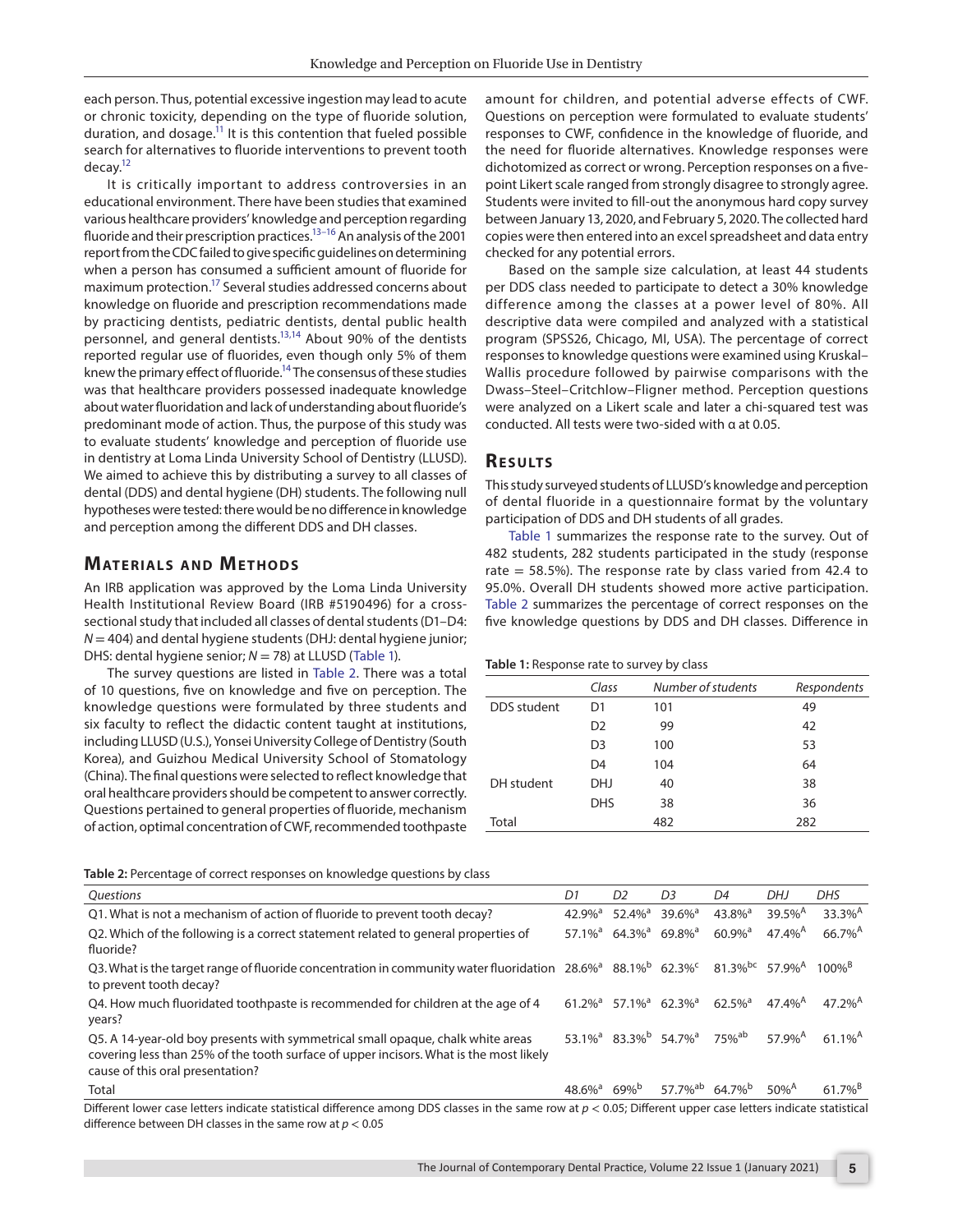knowledge was compared among the four DDS classes and between the two DH classes. The mean of correct responses for knowledge by class ranged from 48.6 to 69.0%. Statistically significant differences in assessment of knowledge were observed among the DDS classes  $[(x^2, 3, N = 208) = 16.6, p < 0.001]$ . The distribution of percentage of correct responses by class is illustrated as boxplots in Figure 1. Overall, the D1 class had the lowest mean score for correct responses, which was statistically, significantly different from the D2 and D4 classes (*p* < 0.05). Analyzing the difference by question item, it was observed that the D2 class had statistically significant higher knowledge on optimal concentration of CWF and potential adverse effects of community water fluoridation than the D1 class  $(p < 0.05$ , in both instances).

Statistically significant higher knowledge scores were observed for the DHS than the DHJ class  $[(\chi^2, 1, N = 74) = 5.81, p < 0.016]$ . Analyzing the difference by question item, it was observed that the DHS class had statistically significant higher knowledge on optimal concentration of CWF than the DHJ class (*p* < 0.05).

Perception responses on a five-point Likert scale ranged from strongly disagree to strongly agree. For the analysis, we dichotomized the responses into positive and negative, with the "neutral" response categorized into the negative response.<sup>18</sup> [Table 3](#page-2-0) summarizes the perception response by question and class. Overall the perception of the use of fluoride in dentistry was positive for all classes. However, there was a statistically significant difference



**Fig. 1:** Boxplots illustrating the distribution of percentage of response to knowledge on fluoride by class

between the D1 and all other DDS classes, on the statement that CWD is the most cost-effective way to prevent tooth decay (*p* < 0.05). While 73.8–79.7% of the other DDS classes agreed or strongly agreed, almost half of the D1 class (45.8%) disagreed or were neutral about the cost-effectiveness of CWF. The same trend was observed for the DH classes. The majority of DHS students (94.4%) perceived CWF as cost-effective while only 63.2% of DHJ students had a positive perception. This difference was statistically significant (*p*< 0.05). Almost two-thirds of the D1 class felt that they did not have adequate knowledge of fluoride's mechanism of action to prevent tooth decay and potential adverse effects of fluoride. With regard to whether there is a need to develop other alternatives to fluoride in preventing tooth decay, there was no statistically significant difference among the DDS classes and between the DH classes ( $p > 0.05$ , in both instances). The majority of students felt that there was no need for other alternatives.

When further analyzing the relationship of knowledge and perception, it was observed that higher perception scores (positive perception) were observed among students with higher knowledge in Q1 (*p* = 0.024), Q2 (*p* = 0.002), Q3 (*p* < 0.001), and Q4 (*p* = 0.04), but not for Q5 ( $p = 0.516$ )

### **Dis c u s sio n**

Fluoride occupies a unique position in dentistry as a chemotherapeutic agent to prevent and manage dental caries. It is relatively inexpensive and can be delivered through several cost-effective ways, i.e., through water fluoridation, dentifrices, and other oral care products[.12](#page-3-9) Fluoride's mode of action in combating dental caries is well-established and is attributed to three main actions. The first mechanism of fluoride is its ability to prevent demineralization of tooth structure, i.e., it delays or prevents the loss of minerals.<sup>19</sup> Fluoride's second mechanism of action is through remineralization, which reverts the demineralization process by being available at the right place and at the right time. $^{20}$  $^{20}$  $^{20}$  Lastly, fluoride hinders the ability of bacteria to metabolize carbohydrates and attach to the tooth surface readily. $21,22$  $21,22$  The widespread use of fluoride, by acting collectively through various modes, has caused a decline in dental caries in most industrialized countries.<sup>12</sup> While fluoride is unequivocally an effective anti-caries agent, dental caries still remains a major issue to be addressed in high-risk populations, and so far, there seems to be no complete cure. Additionally, although fluoride is highly effective in smooth surface caries, its effect is limited on pit and fissure areas. Thus, it is inevitable and most desirable that the search for alternative preventive anti-caries therapies continues.

ADA is celebrating the 75th anniversary of CWF in the United States in 2020. Over the years, CWF has been endorsed by over

<span id="page-2-0"></span>**Table 3:** Percentage of respondents who agreed or strongly agreed on perception with survey items

| <b>Ouestions</b>                                                                                                                                                                                                                         | D1 | D2 | D3 | D4 | DHJ                                                                                                                  | <b>DHS</b>           |
|------------------------------------------------------------------------------------------------------------------------------------------------------------------------------------------------------------------------------------------|----|----|----|----|----------------------------------------------------------------------------------------------------------------------|----------------------|
| Q1. Community water fluoridation is the most cost-effective way to prevent tooth decay. 54.2% <sup>a</sup> 73.8% <sup>b</sup> 77.4% <sup>b</sup> 79.7% <sup>b</sup> 63.2% <sup>4</sup> 94.4% <sup>B</sup>                                |    |    |    |    |                                                                                                                      |                      |
| Q2. The use of fluoride in dentistry is controversial and the risks may outweigh its benefits. $14.6\%^a$ 7.1% <sup>a</sup>                                                                                                              |    |    |    |    | 7.5% <sup>a</sup> 12.5% <sup>a</sup> 26.3% <sup>A</sup>                                                              | $8.3\%$ <sup>A</sup> |
| Q3. As a future oral healthcare professional, I have adequate knowledge of fluoride's<br>mechanism of action to prevent tooth decay.                                                                                                     |    |    |    |    | 39.6% <sup>a</sup> 64.3% <sup>b</sup> 49.1% <sup>a</sup> 67.2% <sup>b</sup> 71.1% <sup>A</sup> 91.7% <sup>B</sup>    |                      |
| Q4. As a future oral healthcare professional, I have adequate knowledge about fluoride's 37.5% <sup>a</sup> 71.4% <sup>b</sup> 56.6% <sup>b</sup> 67.2% <sup>b</sup> 68.4% <sup>A</sup> 86.1% <sup>A</sup><br>potential adverse effects. |    |    |    |    |                                                                                                                      |                      |
| Q5. There is a need to develop other alternatives to fluoride in preventing tooth decay.                                                                                                                                                 |    |    |    |    | $33.3\%$ <sup>a</sup> 28.6% <sup>a</sup> 43.4% <sup>a</sup> 45.3% <sup>a</sup> 52.6% <sup>A</sup> 36.1% <sup>A</sup> |                      |
| Different lower case letters indicate statistical difference among DDS classes in the same row at $n < 0.05$ : Different upper case letters indicate statistical                                                                         |    |    |    |    |                                                                                                                      |                      |

Different lower case letters indicate statistical difference among DDS classes in the same row at *p* < 0.05; Different upper case letters indicate statistical difference between DH classes in the same row at *p* < 0.05

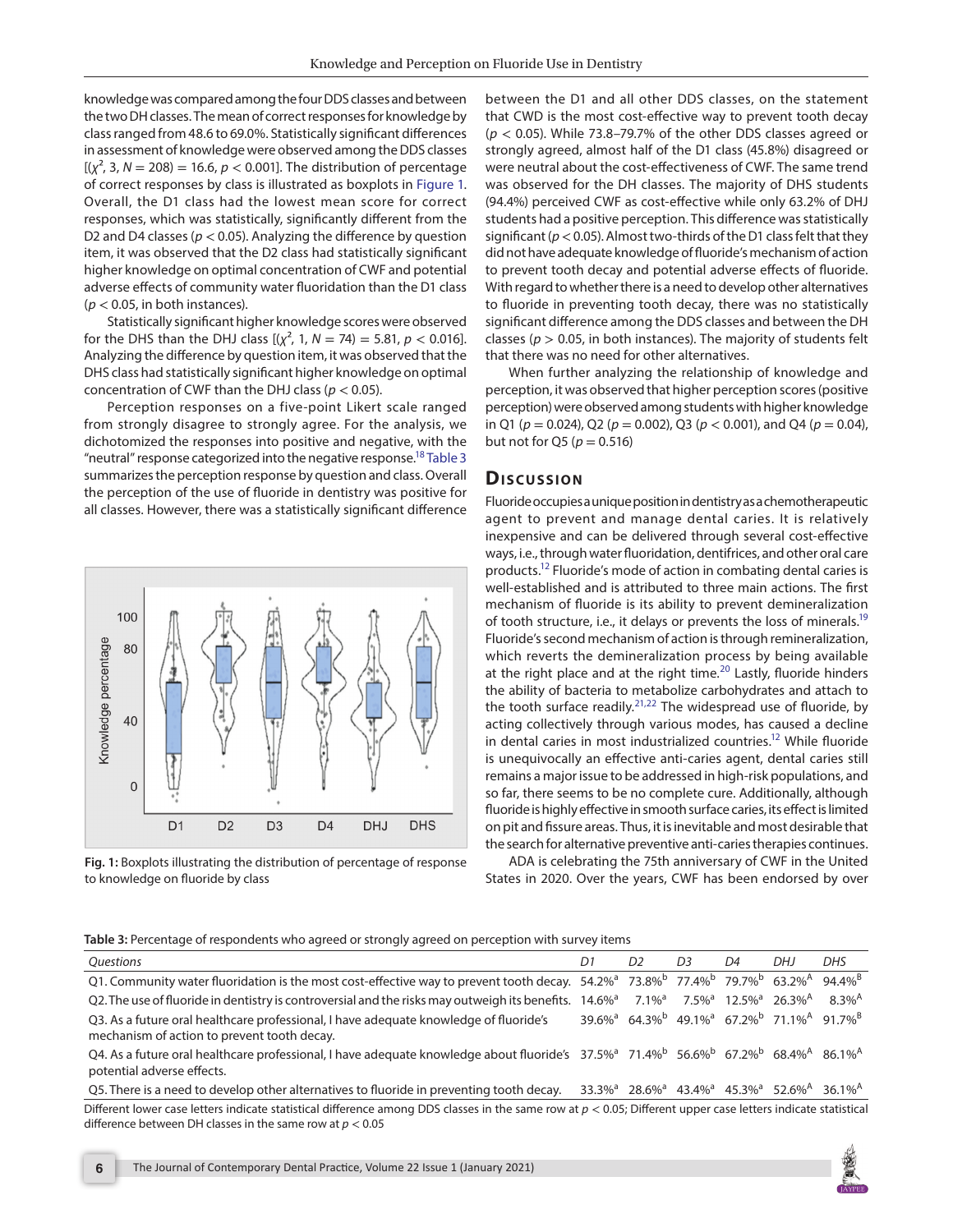90 national and international governments and health organizations around the world.<sup>[23](#page-4-9)</sup> Despite the endorsement of governments and health organizations, and a large body of empirical evidence on its preventive effect on dental caries, CWF remains a controversial and keenly debated issue. The issue is periodically surfaced by literature on its potential harmful side effects to human health, including dental fluorosis, <sup>[24](#page-4-10)-26</sup> skeletal fluorosis, <sup>[26,](#page-4-11)[27](#page-4-12)</sup> osteosarcoma, <sup>[28,](#page-4-13)[29](#page-4-14)</sup> thyroid function,  $30,31$  $30,31$  and children's intelligence quotient.<sup>7-10,32-[37](#page-4-18)</sup> Based on a recent publication by the ADA, it has been emphasized that according to the best scientific evidence, drinking water that has been fluoridated at the recommended level does not have an adverse effect on the raised concerns.<sup>[5](#page-3-4)</sup> Furthermore, several methodological limitations were identified in some studies including the lack of control for important confounding variables, such as exposure to known neurotoxicants (e.g., lead, arsenic, or iodine), socioeconomic status, nutritional status, and parental education that could be related to fluoride exposure and also potentially affect children's  $IQ.<sup>23</sup>$  $IQ.<sup>23</sup>$  $IQ.<sup>23</sup>$ 

The oral healthcare provider plays a pivotal role in communicating pertinent information on the benefits of fluoride in preventing dental caries to the general public. While there have been many studies on the perception of the public and oral healthcare providers' attitude and knowledge about fluoride, $13-16,38-42$  $13-16,38-42$  $13-16,38-42$  there have been only limited information on the perception and knowledge of future oral healthcare providers, the DDS and DH students.<sup>43-45</sup> The overall survey response rate of 58.5% indicated that the results were reflective of LLUSD's DDS and DH students' knowledge and perception of the use of fluoride in dentistry. Based on the results we rejected our null hypothesis. There was a difference among the DDS classes in knowledge and perception that was also observed for the DH classes. A major deficit in knowledge was observed on the mechanism of fluoride in preventing dental caries. This is in accordance with studies by Bansal et al., Akbar et al., and Moon et al. that reported that many oral healthcare professionals do not fully understand the mechanism underlying the use of fluoride in dental caries prevention and management[.14](#page-4-2)[,16,](#page-4-0)[42](#page-4-20) It is noteworthy to highlight that a clear understanding of how fluoride works to prevent dental caries would not only drive to advocate for CWF but also potentially optimize clinical procedures, such as topical fluoride applications. The degree of knowledge differed among the classes, which was not surprising. At LLUSD, most of the didactic information on fluoride is delivered by the Division of General Dentistry (2-hour lecture) and the Pediatric Department (1-hour lecture) to the D2 students during the spring quarter and to the DHS students during their summer quarter. Therefore, except for the D1 and DHJ students, all remaining classes received the didactic courses on fluoride before taking the survey. It was interesting to note that there was a significant correlation; that is, positive perception toward the use of fluoride in dentistry was observed among students with higher knowledge. This is an important aspect, emphasizing the need for adequate education as students will be the oral healthcare professionals responsible for delivering information on preventive measures, including the use of fluoride to the general public. A study by Levy examined curricula content on selected fluoride topics at 42 dental schools and 141 dental hygiene programs in the U.S. reported that on average most dental schools taught approximately 1.6 hours on water fluoridation and topical fluorides, while dental hygiene programs allotted twice as much on these topics.<sup>46</sup> Levy noted that opportunities to put into practice students' knowledge was minimal and that simulated opportunities on dietary fluoride supplements

were recommended for student experience and education.<sup>46</sup> It was unexpected that many students did not find the need for additional research or search for an alternative to fluoride. In the view of the authors, despite the large body of evidence of fluoride's preventive effect on dental caries, oral healthcare professionals should always strive for improved ways that may even complement current procedures and preventative strategies.

The generalizability of this study is limited due to the distribution of the survey to students of one educational institution. We plan to collaborate with other dental institutions nationally and internationally to investigate this topic on a wider scope. Along with the survey, an analysis of the curriculum content on fluoride may be done to establish the relationship between didactic teaching content and perception. The information gained could improve the quality of care provided by oral healthcare professionals worldwide that in turn will also affect public health.

#### **CONCLUSION**

Within the limitations of this study, we conclude that there is a correlation between knowledge and the perception of the use of fluoride in dentistry. Thus, there is room for improvement in delivering adequate knowledge on fluoride to DDS and DH students.

#### **Re f e r e n c e s**

- <span id="page-3-0"></span>1. Marinho VC, Higgins JP, Logan S, et al. Systematic review of controlled trials on the effectiveness of fluoride gels for the prevention of dental caries in children. J Dent Educ 2003:67(4):448–458.
- <span id="page-3-1"></span>2. Herschfeld JJ. Frederick S. Mckay and the "Colorado brown stain". Bull Hist Dent 1978:26(2):118–126.
- <span id="page-3-2"></span>3. Smith MC, Lantz EM, Smith HV. The cause of mottled enamel. Science 1931:74(1914):244. DOI: 10.1126/science.74.1914.244.
- <span id="page-3-3"></span>4. McDonagh MS, Whiting PF, Wilson PM, et al. Systematic review of water fluoridation. BMJ 2000:321(7265):855–859. DOI: 10.1136/ bmj.321.7265.855.
- <span id="page-3-4"></span>5. American Dental Association. Fluoridation facts 2018. [http://www.](http://www.ada.org/~/media/ADA/Files/Fluoridation_Facts.pdf?la=en/) [ada.org/~/media/ADA/Files/Fluoridation\\_Facts.pdf?la=en/](http://www.ada.org/~/media/ADA/Files/Fluoridation_Facts.pdf?la=en/) last accessed Feb 8, 2021.
- <span id="page-3-5"></span>6. Centers for Disease Control and Prevention. Ten great public health achievements—United States, 1900–1999. JAMA 1999:281(16):1481. DOI: 10.1001/jama.281.16.1481.
- <span id="page-3-6"></span>7. Aravind A, Dhanya RS, Narayan A, et al. Effect of fluoridated water on intelligence in 10–12-year-old school children. J Int Soc Prev Community Dent 2016:6(Suppl 3):S237–S242. DOI: 10.4103/2231-0762.197204.
- 8. Valdez-Jimenez L, Soria Fregozo C, Miranda Beltran ML, et al. Effects of the fluoride on the central nervous system. Neurologia 2011:26(5):297–300. DOI: 10.1016/j.nrl.2010.10.008.
- 9. McPherson CA, Zhang G, Gilliam R, et al. An evaluation of neurotoxicity following fluoride exposure from gestational through adult ages in Long–Evans hooded rats. Neurotox Res 2018:34(4):781–798. DOI: 10.1007/s12640-018-9870-x.
- <span id="page-3-7"></span>10. Yu X, Chen J, Li Y, et al. Threshold effects of moderately excessive fluoride exposure on children's health: a potential association between dental fluorosis and loss of excellent intelligence. Environ Int 2018:118:116–124. DOI: 10.1016/j.envint.2018.05.042.
- <span id="page-3-8"></span>11. Ullah R, Zafar MS, Shahani N. Potential fluoride toxicity from oral medicaments: a review. Iran J Basic Med Sci 2017:20(8):841–848. DOI: 10.22038/IJBMS.2017.9104.
- <span id="page-3-9"></span>12. Roberts AJ. Role of models in assessing new agents for caries prevention—non-fluoride systems. Adv Dent Res 1995:9(3):304–311. DOI: 10.1177/08959374950090031601.
- <span id="page-3-10"></span>13. Narendran S, Chan JT, Turner SD, et al. Fluoride knowledge and prescription practices among dentists. J Dent Educ 2006:70(9): 956–964.